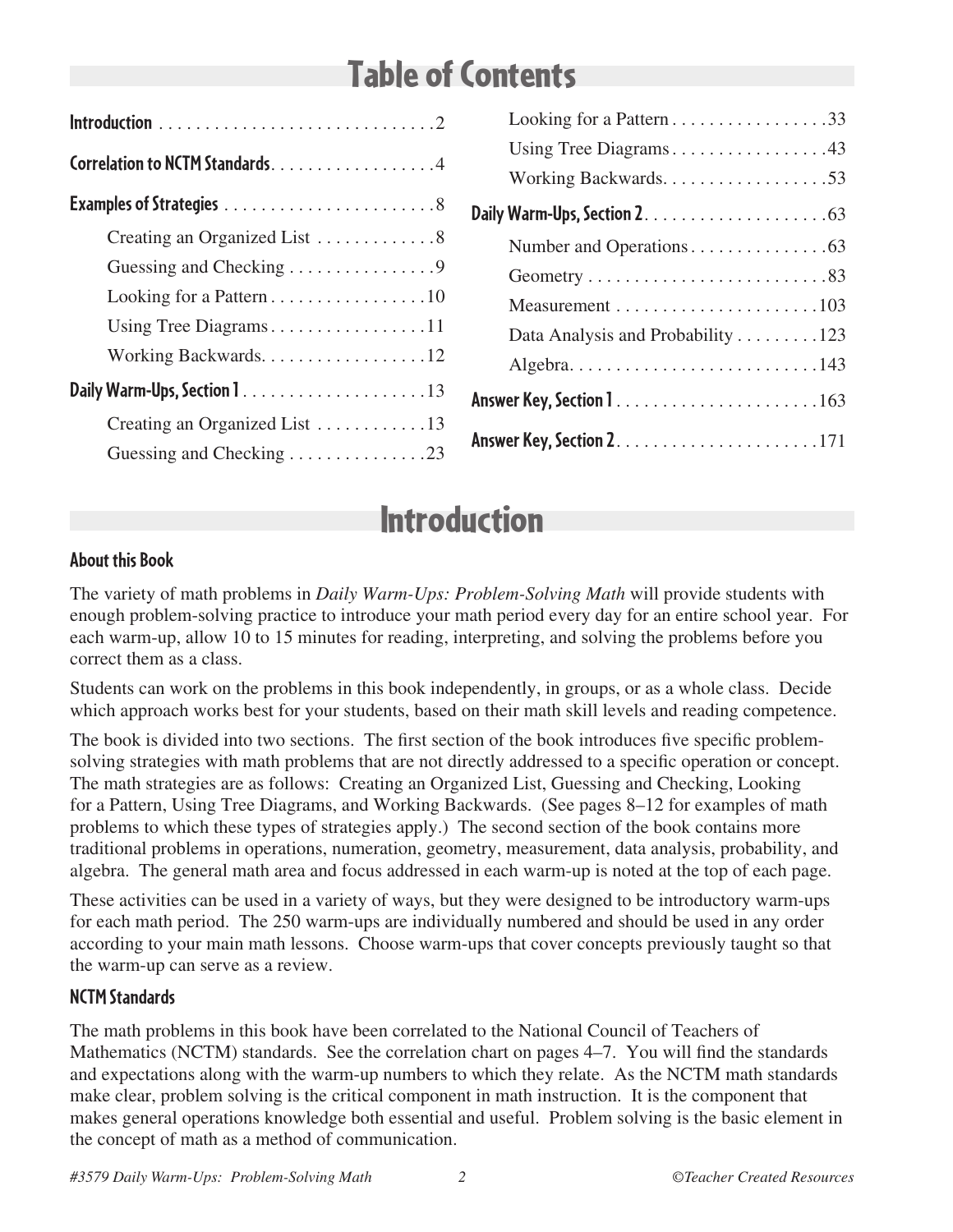

Kimberly was interested in how many people lived in her country, her state, and her city, but she wanted numbers that were easy to remember and compare.

Her country has 301,621,157 people.

Her state has 36,553,215 people.

Her city has 3,834,340 people.

### **What is the population of these places rounded to the nearest million?**

## What's the Problem? Work It Out 68

Warm-Up

 $NY =$ 

Kimberly listed these states and their populations.

| <b>State</b> | <b>Population</b> | <b>State</b> | <b>Population</b> | $CA =$<br>$HI =$ |
|--------------|-------------------|--------------|-------------------|------------------|
| <b>NY</b>    | 19,297,729        | <b>WV</b>    | 1,812,035         | $TX =$           |
| <b>CA</b>    | 36,553,215        | МT           | 957,861           | $MI =$           |
| HI           | 1,283,388         | <b>NV</b>    | 2,565,382         | $WV =$           |
| <b>TX</b>    | 23,904,380        | <b>MN</b>    | 5,197,621         | $MT =$           |
| ΜI           | 10,071,822        | <b>OH</b>    | 11,466,917        | $N =$            |
|              |                   |              |                   | $MN =$           |

- **1. Round each population to the nearest million.**  $OH =$
- **2. Which of these states has the largest population? \_\_\_\_\_\_\_**
- **3. Which of these states has the lowest population? \_\_\_\_\_\_\_**
- **4. How do rounded numbers help make \_\_\_\_\_\_\_\_\_\_\_\_\_\_\_\_\_\_\_\_\_\_\_\_\_\_\_\_\_\_\_\_\_\_\_\_\_ the figures easier to understand**  and more meaningful?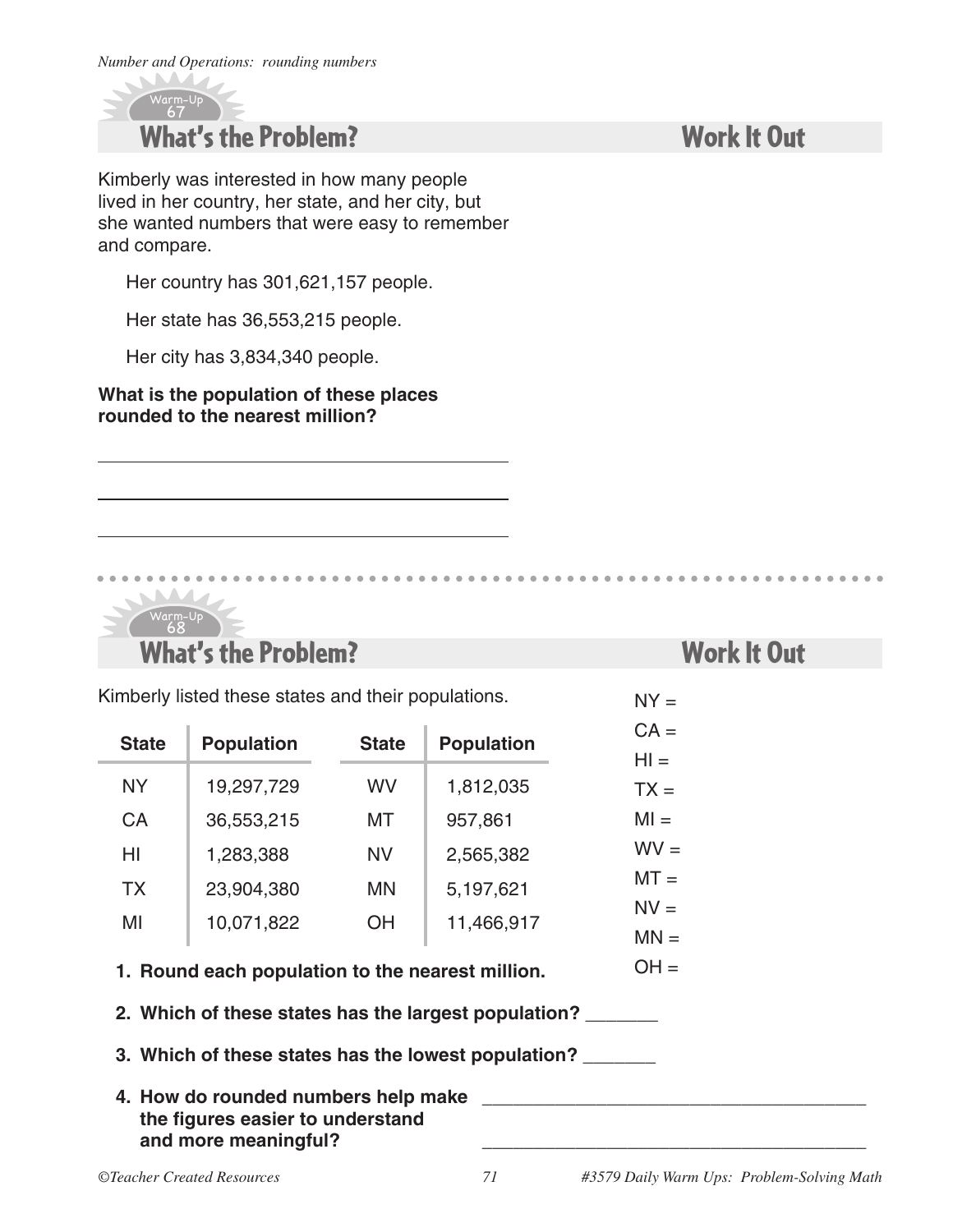

 $\mathbf{L}$ 

What's the Problem?

## Work It Out

| Sheila drew this<br>equilateral<br>triangle with a<br>perimeter of 3<br>centimeters. She | <b>Geometric Figure</b> |  | <b>Perimeter</b> | # of<br><b>Equilateral</b><br><b>Triangles</b> |
|------------------------------------------------------------------------------------------|-------------------------|--|------------------|------------------------------------------------|
| used it to draw the<br>shapes in the chart.                                              | equilateral<br>triangle |  |                  |                                                |
| 1. What is the<br>perimeter of<br>each of the<br>geometric<br>figures shown?             | rhombus                 |  |                  |                                                |
| 2. How many<br>equilateral<br>triangles make                                             | regular<br>trapezoid    |  |                  |                                                |
| up each figure?<br>Complete the chart.                                                   | parallelogram           |  |                  |                                                |

## What's the Problem? 92

Warm-Up

Sheila wanted to know how many isosceles right triangles she could create inside the shapes below.

- **1. How can she create 2, 4, and 8 isosceles right triangles inside the squares?**
- **2. How can she create 4 isosceles right triangles inside the rectangle?**

**Show your answers in the shapes.**





**8 triangles**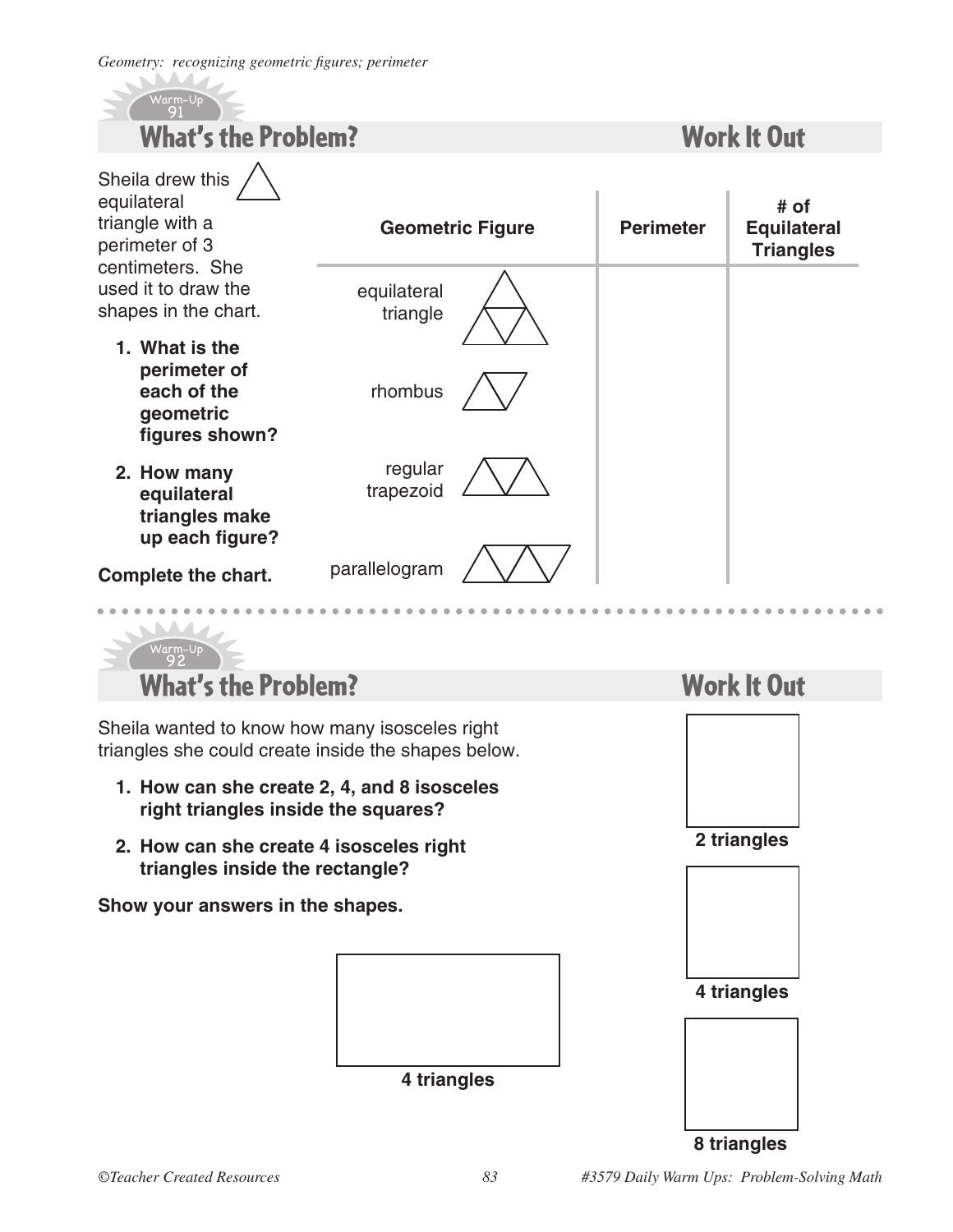## What's the Problem? 95

Warm-Up

Michelle drew a series of geometric figures shown here. She wanted to identify the angles in each figure as acute angles (A), right angles (R), or obtuse angles (O).

## **Label the angles in each figure with A, R, or O.**



## What's the Problem? <u>96</u>

Michelle used a ruler to measure the sides of each figure she illustrated to the nearest half centimeter.







Work It Out

Work It Out

**1.**  $\sqrt{2}$  **2.**